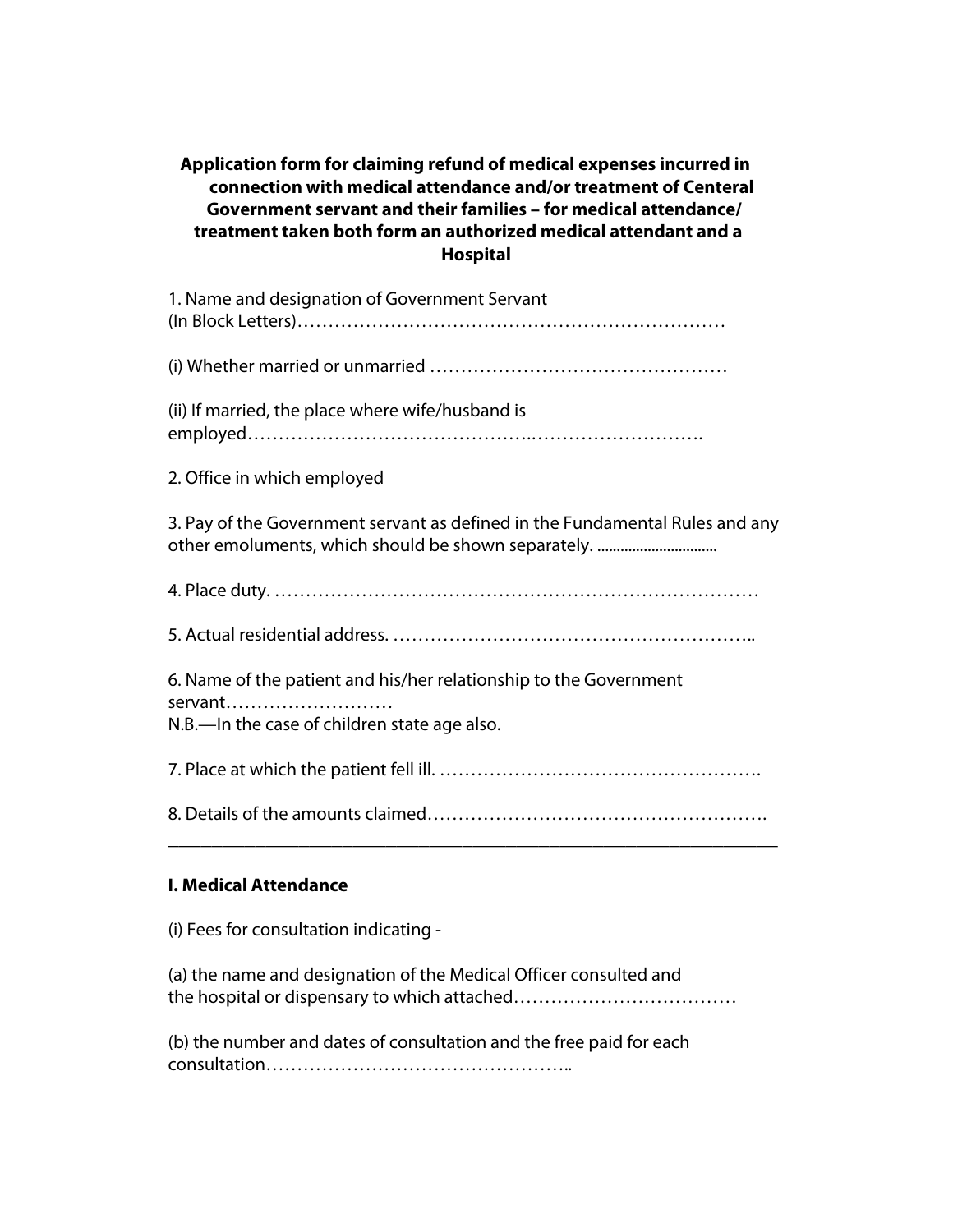(c) the number and dates of injection and the free paid for each injection……………………………………………………

(d) whether consultation and/or injection where had at the hospital, at the consulting room of the medical officer or at the residence of the patient……………………………………

(ii) Charges for Pathological, Bacteriological, Radiological or other similar tests undertaken during diagnosis indicating –

(a) the name of the hospital or laboratory where undertaken; and

(b) whether the tests were under taken on the advice of the authorized medical attendant. If so, a certificate to that effect should be attached………………………………………………

(iii) Cost of medicines purchased from the market ……………………… (Case memos and the essentiality certificates should be attached)

\_\_\_\_\_\_\_\_\_\_\_\_\_\_\_\_\_\_\_\_\_\_\_\_\_\_\_\_\_\_\_\_\_\_\_\_\_\_\_\_\_\_\_\_\_\_\_\_\_\_\_\_\_\_\_\_

#### **II. Hospital Treatment ---**

Name of the hospital …………………………………………………... Charges for hospital treatment, indicating separately the charges for, --

(i) Accommodation (State whether it was according to the status or pay of the Government servant and in cases where the accommodation is higher than the status of the Government servant, a certificate should be attached to the effect that the accommodation to which he was entitled was not available)……………………………………………

(ii) Diet……………………………………………………………

(iii) Surgical operation of medical treatment or confinement………………

(iv) Pathological, bacteriological Radiological or other similar tests, - Indicating ----

(a) The name of the hospital or loboratory at which undertaken; and

(b) Whether undertaken on the advice of the medical officer in charge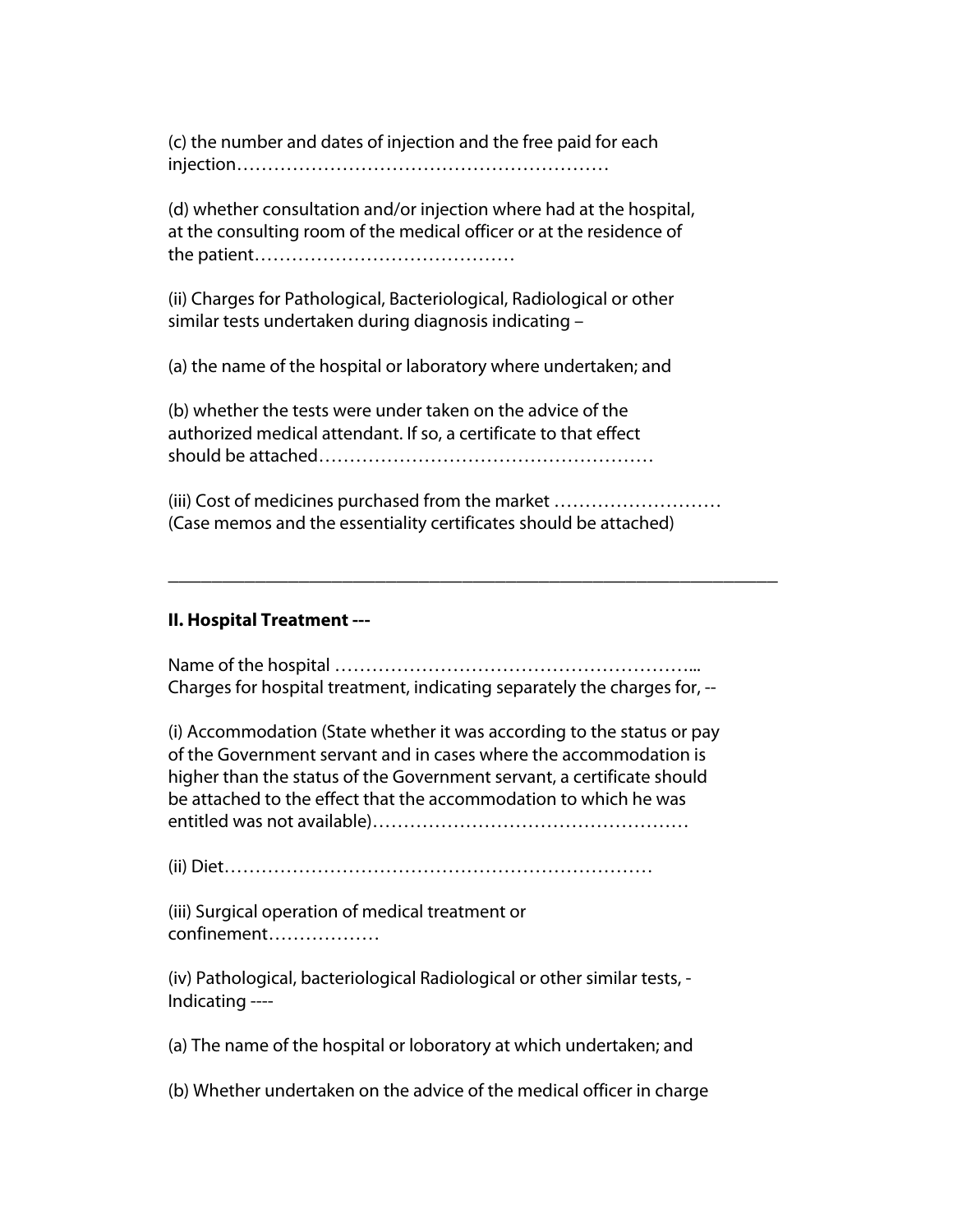of the case at the hospital. If so, a certificate to that effect should be attached -

(v) Medicines…………………………………………………………

(vi) Special medicines…………………………………………………. (Cash memos and the Essentiality Certificate should be attached)

(vii) Ordinary nursing …………………………………………………

(viii) Special nursing, i.e., nurses, specially engaged for the patient. State whether they are employed on the advice of the Medical Officer in charge of the case at the hospital or at the request of the Government servant or patient. In the former case a certificate form the Medical Officer in charge of the case and countersigned by the Medical Superintendent of the hospital should be attached…………………………………………………………….

(ix) Ambulance charges ------- (State the journey --- to and fro ----- undertaken

(x) Any other charges, e.g., charges for electric light, fan, heater, air conditioning, etc. State also whether the facilities referred to are a part of the facilities normally provided to all patents and no choice was left to the patient.

Note 1. ----- If the treatment was received by the Government servant at his residence under Rule 7 of the CS (MA) Rules, 1944, give particulars of such treatment and attach a certificate from the Authorized Medical Attendant as required by these rules.

Note 2. ------ If the treatment was received at a hospital other than a Government hospital, necessary details and the certificate of the Authorized Medical Attendant that the requisite treatment was not available in any nearest Government hospital should be furnished.

\_\_\_\_\_\_\_\_\_\_\_\_\_\_\_\_\_\_\_\_\_\_\_\_\_\_\_\_\_\_\_\_\_\_\_\_\_\_\_\_\_\_\_\_\_\_\_\_\_\_\_\_\_\_\_\_

#### **III Consultation with Specialist -----**

Fee paid to Specialist or a Medical Officer other than the Authorized Medical Attendant, indicating ------ (a) the name and designation of the Specialist or Medical Officer consulted and the hospital to which attached ……………………………..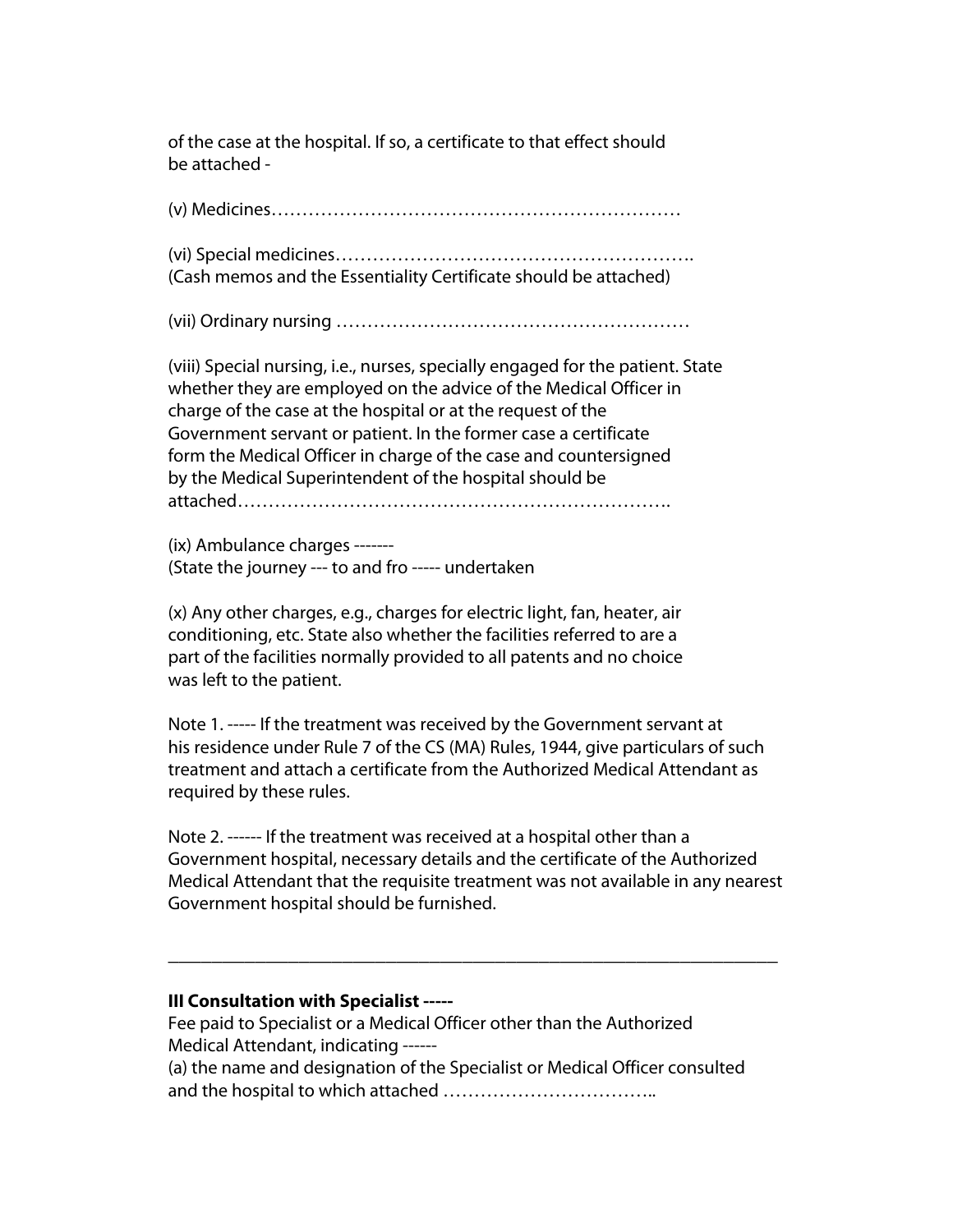(b) number and dates of consultations and the fees charged for each consultation.

(c) whether consultation had was at the hospital, at the consulting room of the Specialist or Medical Officer or at the residence of the Patient; and

(d) whether the Specialist or Medical Officer was consulted on the advice of the Authorized Medical Attendant and the prior approval of the Chief Administrative Medical Officer of the State was obtained. If so, a certificate to that should be attached…………….

9. Total amount claimed ………… …………… Rs.

10. Less advance taken on ……. ………… …………… Rs.

11. Net amount claimed ………… …………… Rs.

12. List of enclosures ………… ………… …………… Rs.

#### **DECLARTAION TO BE SIGNED BY THE GOVERNMENT SERVANT**

I hereby declare that the statements in the application are true to the best of my knowledge and belief and that the person for whom medical expenses were incurred is wholly dependent upon me.

> Signature of the Government servant and Office to which attached

Date ………………………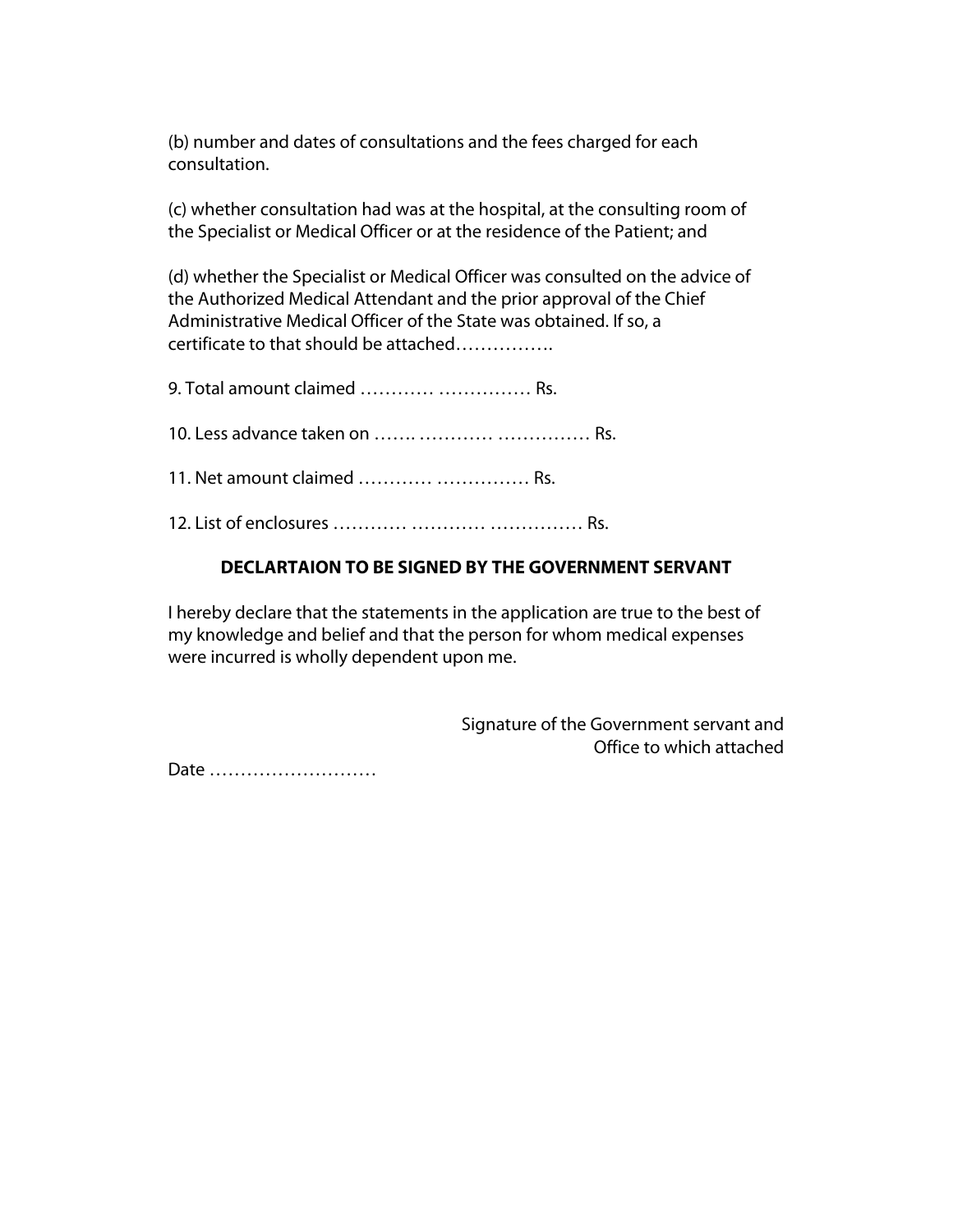# **Application form for claiming refund of medical expenses incurred in connection with medical attendance/treatment of Central Government servants or their families for treatment in a Hospital**

| 1. Name and designation of Government Servant                                                                                       |
|-------------------------------------------------------------------------------------------------------------------------------------|
|                                                                                                                                     |
| (ii) If married, the place where wife/husband is                                                                                    |
| 2. Office in which employed                                                                                                         |
| 3. Pay of the Government servant as defined in the Fundamental Rules and any<br>other emoluments, which should be shown separately. |
|                                                                                                                                     |
|                                                                                                                                     |
| 6. Name of the patient and his/her relationship to the Government<br>servant<br>N.B.—In the case of children state age also.        |
|                                                                                                                                     |
|                                                                                                                                     |

# **I. Hospital Treatment ---**

Name of the hospital …………………………………………………... Charges for hospital treatment, indicating separately the charges for, --

(i) Accommodation (State whether it was according to the status or pay of the Government servant and in cases where the accommodation is higher than the status of the Government servant, a certificate should be attached to the effect that the accommodation to which he was entitled was not available)……………………………………………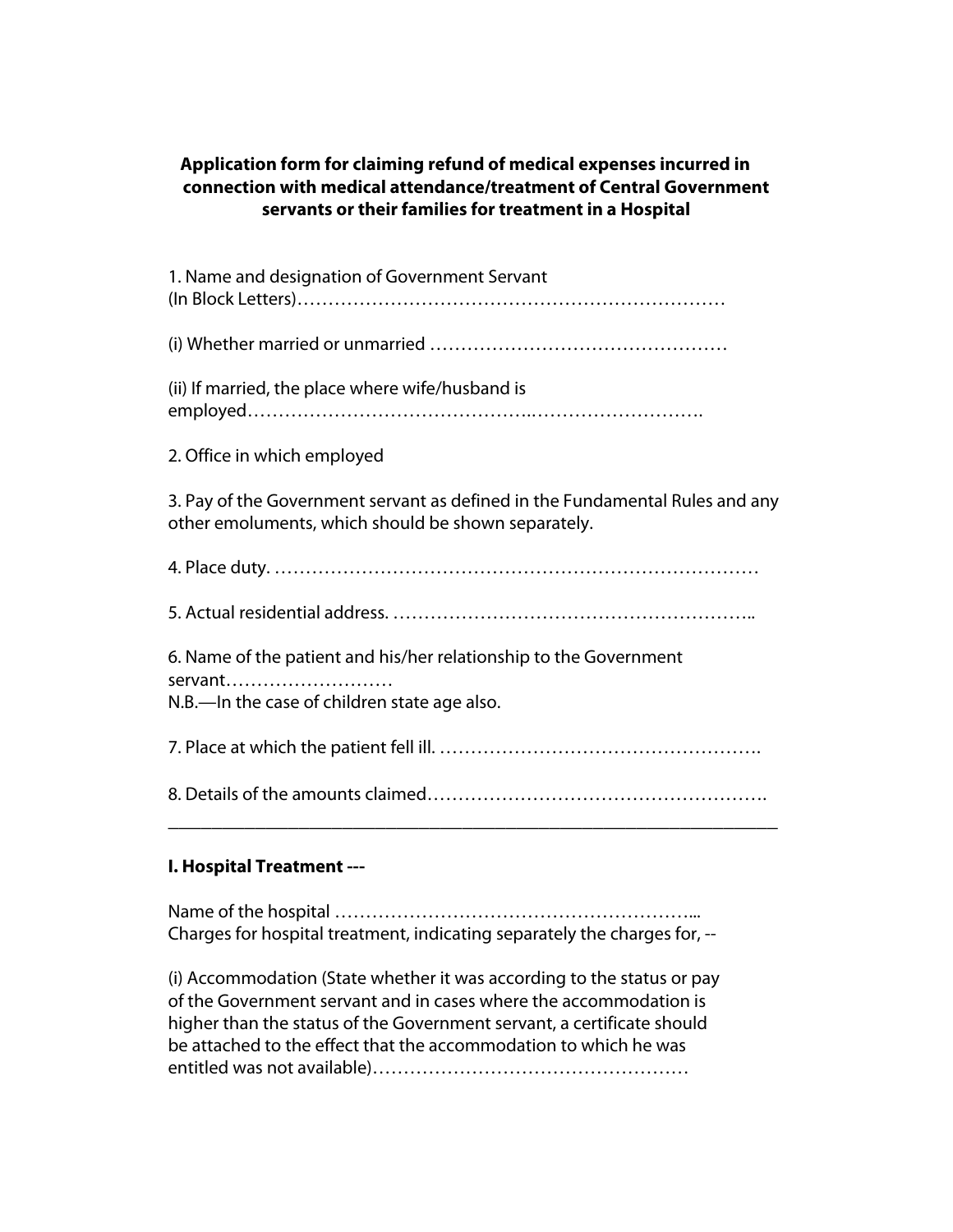(ii) Diet……………………………………………………………

(iii) Surgical operation of medical treatment ………………

(iv) Pathological, bacteriological Radiological or other similar tests, - Indicating ----

(a) The name of the hospital or loboratory at which undertaken; and

(b) Whether undertaken on the advice of the medical officer in charge of the case at the hospital. If so, a certificate to that effect should be attached

(v) Medicines…………………………………………………………

(vi) Special medicines…………………………………………………. (Cash memos and the Essentiality Certificate should be attached)

(vii) Ordinary nursing …………………………………………………

(viii) Special nursing, i.e., nurses, specially engaged for the patient. State whether they are employed on the advice of the Medical Officer in charge of the case at the hospital or at the request of the Government servant or patient. In the former case a certificate form the Medical Officer in charge of the case and countersigned by the Medical Superintendent of the hospital should be attached…………………………………………………………….

(ix) Ambulance charges ------- (State the journey --- to and fro ----- undertaken

(x) Any other charges, e.g., charges for electric light, fan, heater, air conditioning, etc. State also whether the facilities referred to are a part of the facilities normally provided to all patents and no choice was left to the patient..........................

Note 1. ----- If the treatment was received by the Government servant at his residence under Rule 7 of the CS (MA) Rules, 1944, give particulars of such treatment and attach a certificate from the Authorized Medical Attendant as required by these rules.

Note 2. ------ If the treatment was received at a hospital other than a Government hospital, necessary details and the certificate of he Authorized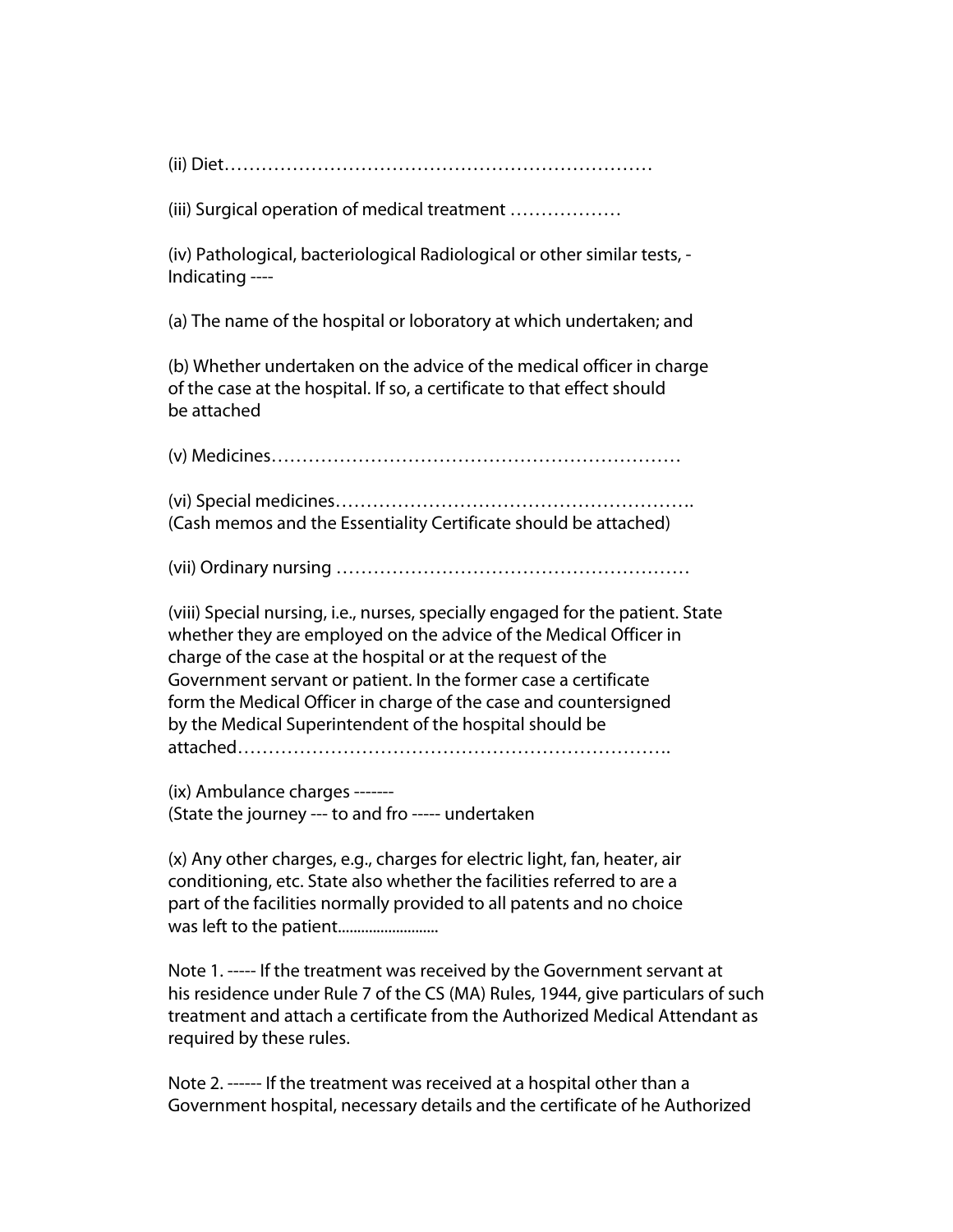Medical Attendant that the requisite treatment was not available in any nearest Government hospital should be furnished.

#### **III Consultation with Specialist -----**

Fee paid to Specialist or a Medical Officer other than the Authorized Medical Attendant, indicating ------

(a) the name and designation of the Specialist or Medical Officer consulted and the hospital to which attached ……………………………..

(b) number and dates of consultations and the fees charged for each consultation....................

(c) whether consultation was had at the hospital, at the consulting room of the Specialist or Medical Officer or at the residence of the Patient; and

(d) whether the Specialist or Medical Officer was consulted on the advice of the Authorized Medical Attendant and the prior approval of the Chief Administrative Medical Officer of the State was obtained. If so, a certificate to that should be attached…………….

| 9. Total amount claimed   Rs. |  |
|-------------------------------|--|
|                               |  |
| 11. Net amount claimed   Rs.  |  |
|                               |  |

## **DECLARTAION TO BE SIGNED BY THE GOVERNMENT SERVANT**

I hereby declare that the statements in the application are true to the best of my knowledge and belief and that the person for whom medical expenses were incurred is wholly dependent upon me.

> Signature of the Government servant and Office to which attached

Date ………………………….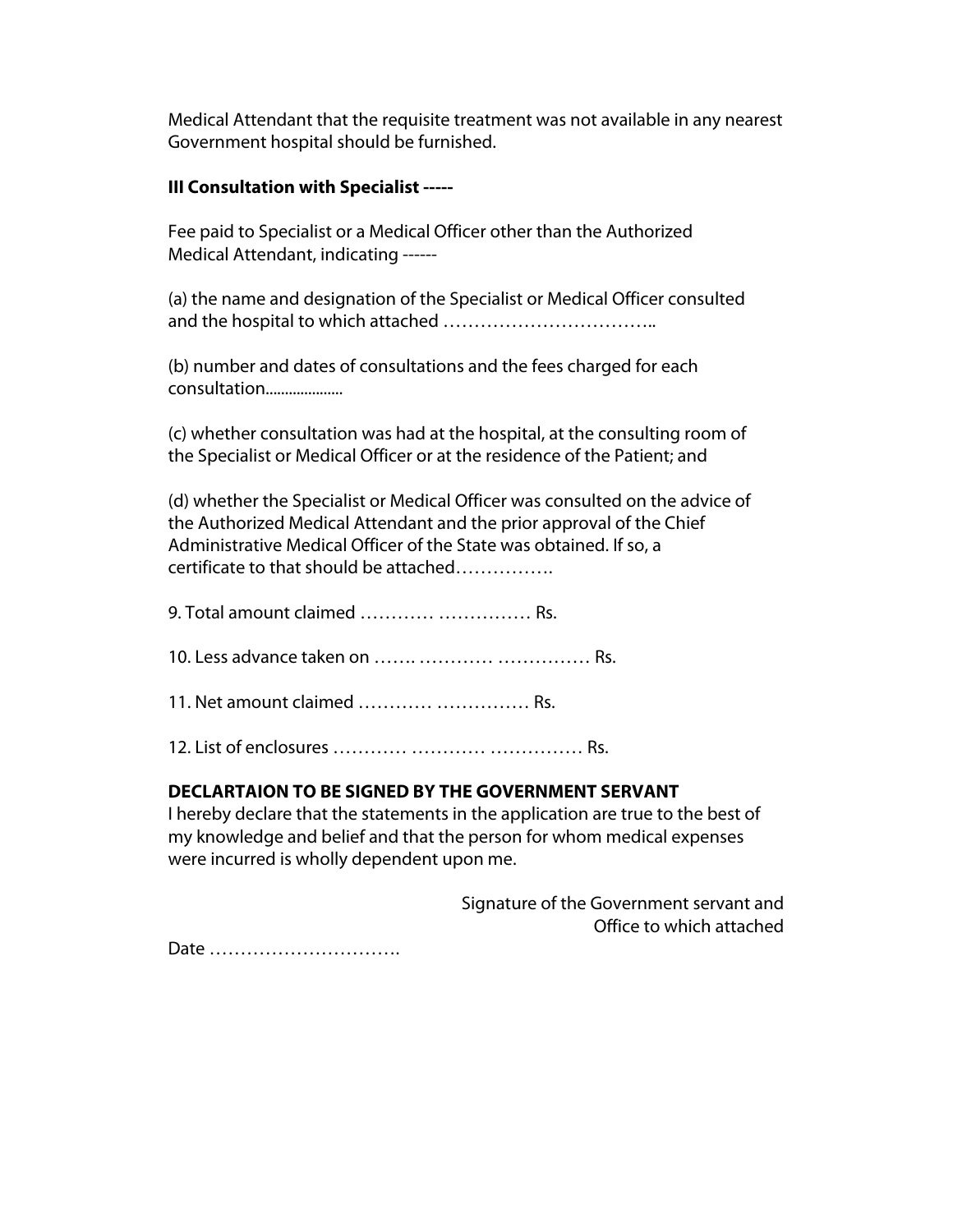# **Application form for claiming refund of medical expenses incurred in connection with medical attendance and/or treatment of Central Government servants and their families - For Medial Attendance by Authorized Medial Attendant**

1. Name and designation of Government Servant (In Block Letters)…………………………………………………………… (i) Whether married or unmarried ………………………………………… (ii) If married, the place where wife/husband is employed……………………………………….………………………. 2. Office in which employed

3. Pay of the Government servant as defined in the fundamental Rules and any other emoluments, which should be shown separately.

4. Place duty. ……………………………………………………………………

5. Actual residential address. …………………………………………………..

6. Name of the patient and his/her relationship to the Government servant……………………… N.B.—In the case of children state age also.

7. Place at which the patient fell ill. …………………………………………….

8. Details of the amounts claimed………………………………………………. \_\_\_\_\_\_\_\_\_\_\_\_\_\_\_\_\_\_\_\_\_\_\_\_\_\_\_\_\_\_\_\_\_\_\_\_\_\_\_\_\_\_\_\_\_\_\_\_\_\_\_\_\_\_\_\_

# **I. Medical Attendance**

(i) Fees for consultation indicating

(a) the name and designation of the Medical Officer consulted and the hospital or dispensary to which attached ………………………………

(b) the number and dates of consultation and the free paid for each consultation…………………………………………..

(c) the number and dates of injection and the free paid for each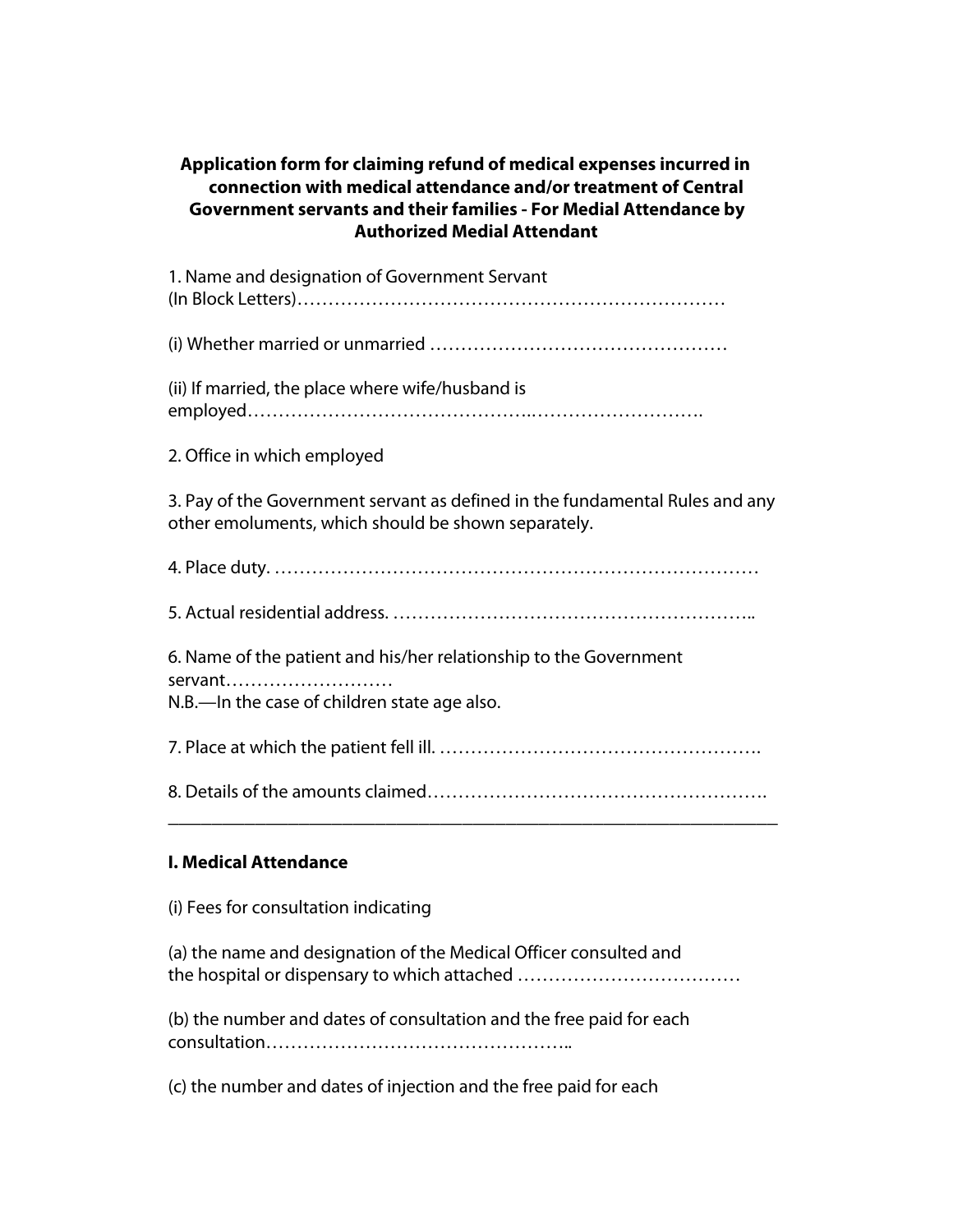injection……………………………………………………

(d) whether consultation and/or injection where had at the hospital, at the consulting room the medical officer or at the residence of the patient……………………………………

(ii) Charges for Pathological, Bacteriological, Radiological or other similar tests undertaken during diagnosis indicating –

(a) the name of the hospital or laboratory where undertaken; and

(b) whether the tests were under taken on the advice of the authorized medical attendant. If so, a certificate to that effect should be attached………………………………………………

(iii) Cost of medicines purchased from the market ……………………… (Case memos and the essentiality certificates should be attached)

## **II. Consultation with Specialist -**

Fee paid to Specialist or a Medical Officer other than the Authorized Medical Attendant, indicating -

(a) the name and designation of the Specialist or Medical Officer consulted and the hospital to which attached ……………………………..

(b) number and dates of consultations and the fees charged for each consultation.

(c) whether consultation was had at the hospital, at the consulting room of the Specialist or Medical Officer or at the residence of the Patient; and

(d) whether the Specialist or Medical Officer was consulted on the advice of the Authorized Medical Attendant and the prior approval of the Chief Administrative Medical Officer of the State was obtained. If so, a certificate to that should be attached…………….

| 9. Total amount claimed   Rs. |  |
|-------------------------------|--|
|                               |  |
| 11. Net amount claimed   Rs.  |  |
|                               |  |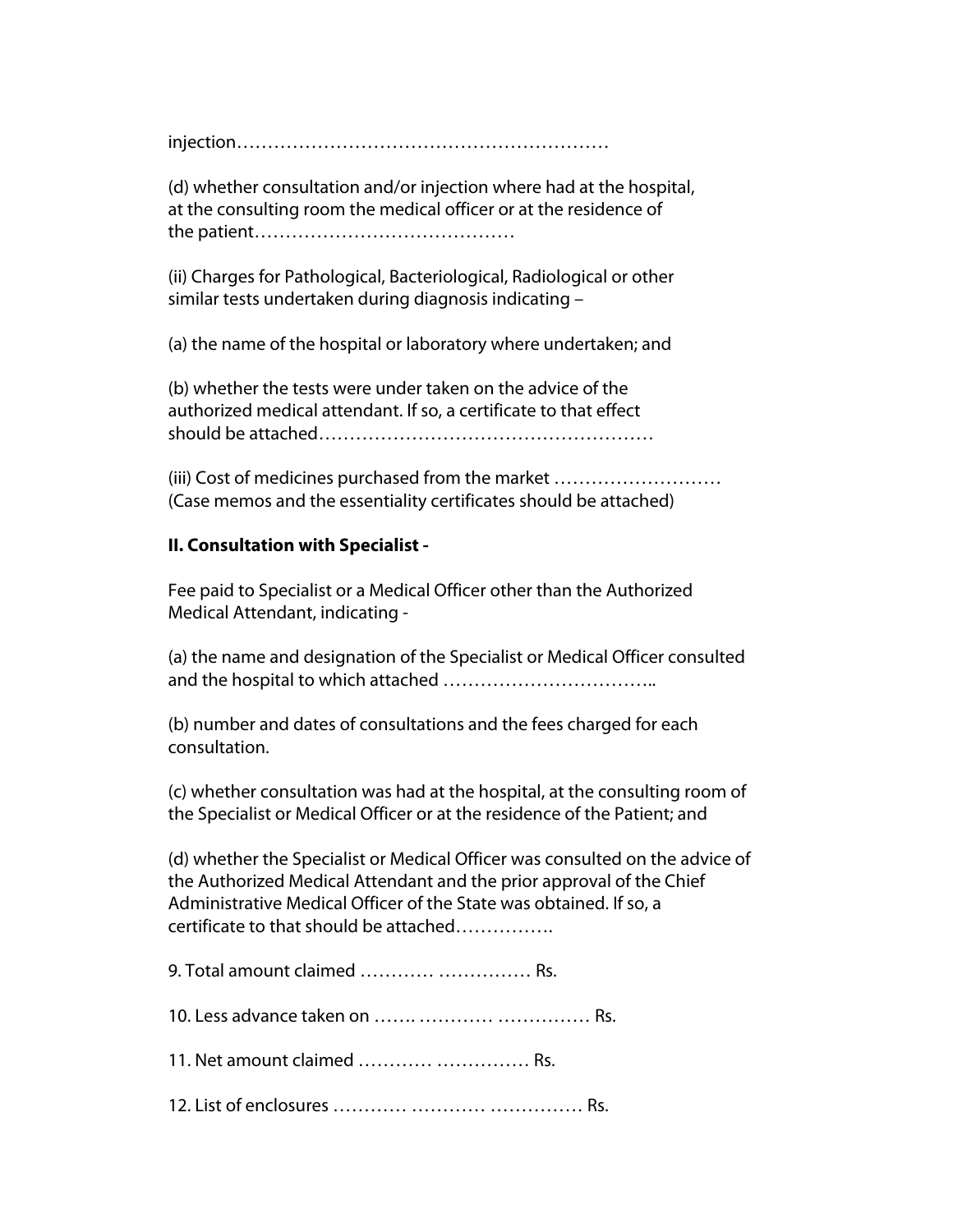#### **DECLARTAION TO BE SIGNED BY THE GOVERNMENT SERVANT**

I hereby declare that the statements in the application are true to the best of my knowledge and belief and that the person for whom medical expenses were incurred is wholly dependent upon me.

> Signature of the Government servant and Office to which attached

Date ………………………….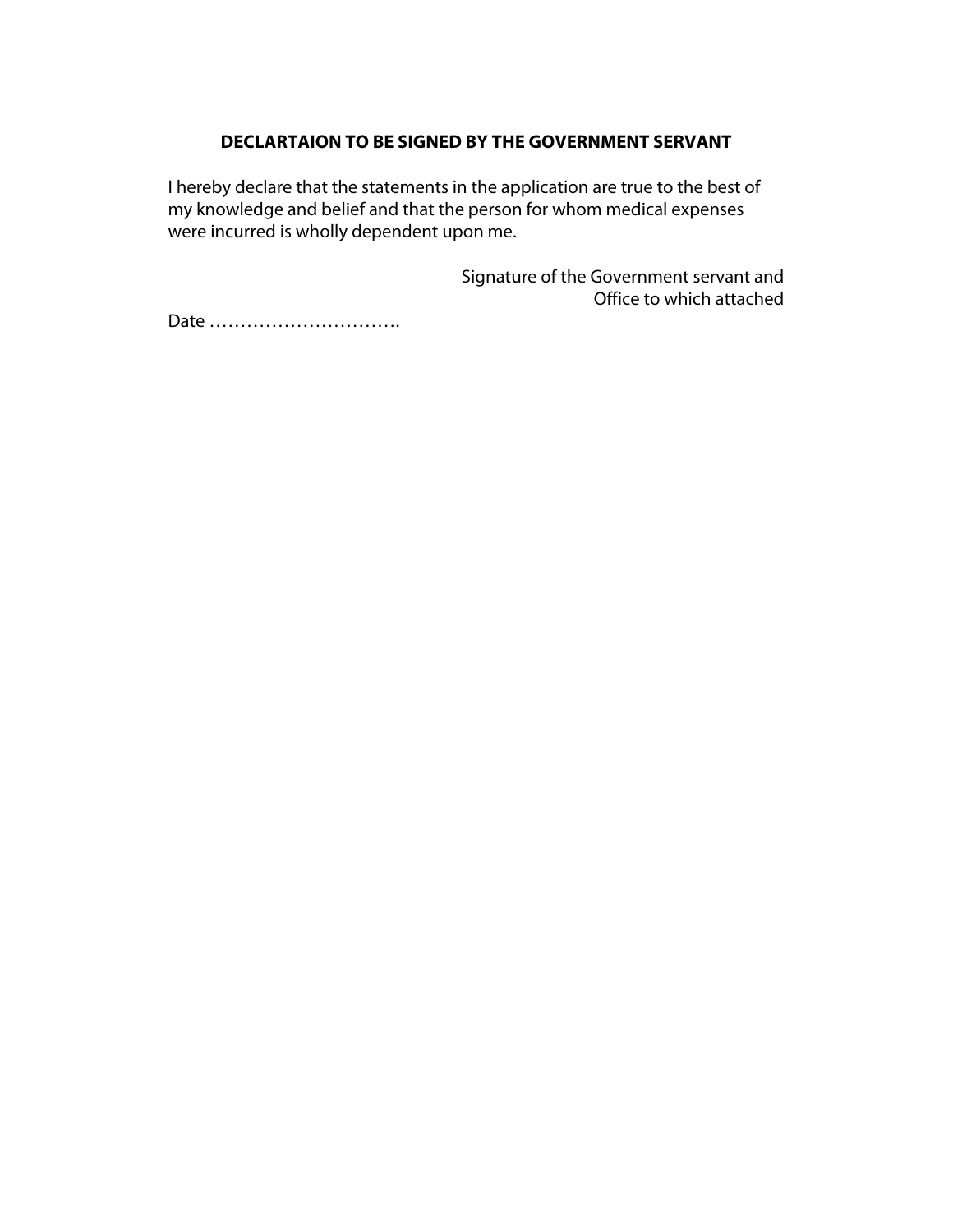# ESSENTIALITY CERTIFICATE

# CERTIFICATE 'A'

# Under Central Service (Medical Attendance) Rules (To be completed in the case of patients who are not admitted to hospital for treatment)

| Certificate granted to Mrs./Mrs./Miss.____________________________wife/son/daughter of |                                                                                                                                                                                                                                                                                                                                                                                                                                                                                                                                                                           | the | <u> 1989 - Johann Barbara, martxa amerikan personal (</u> |     |
|----------------------------------------------------------------------------------------|---------------------------------------------------------------------------------------------------------------------------------------------------------------------------------------------------------------------------------------------------------------------------------------------------------------------------------------------------------------------------------------------------------------------------------------------------------------------------------------------------------------------------------------------------------------------------|-----|-----------------------------------------------------------|-----|
| <u> 1989 - Johann John Stein, fransk politik (d. 1989)</u>                             |                                                                                                                                                                                                                                                                                                                                                                                                                                                                                                                                                                           |     |                                                           |     |
|                                                                                        | (a) that I charges and received Rs.<br>consultation on $\frac{f(x)}{f(x)}$ (dates to be given) at my consulting room/at the residence of the patient;                                                                                                                                                                                                                                                                                                                                                                                                                     |     |                                                           |     |
|                                                                                        | on intravenous/intra-muscular/subcutaneous injection<br>(dates to be given ) at my<br>consulting room/the residence of the patient;<br>(c) that the injection administered were not/were for immunising or prophylactic                                                                                                                                                                                                                                                                                                                                                   |     |                                                           |     |
| purposes;<br>disinfectants.                                                            | (d) that the patient has been under treatment at ________________________________hospital/my<br>consulting room and that the undermentioned medicines prescribed by me in this<br>connection were essential for the recovery/prevention of serious deterioration in the<br>condition of the patient. The medicines are not stocked in<br>(name of hospital) for supply to private patients and do<br>not include proprietary preparations for which cheaper substances of equal<br>therapeutic value are available nor preparations which are primarily foods, toilets or |     |                                                           | the |
|                                                                                        | Names of medicines                                                                                                                                                                                                                                                                                                                                                                                                                                                                                                                                                        |     | Price                                                     |     |
| 1.                                                                                     | <u> 1980 - Johann Barn, fransk politik (</u><br>2.                                                                                                                                                                                                                                                                                                                                                                                                                                                                                                                        |     |                                                           |     |
| 4.                                                                                     | 3.<br><u> 1989 - Johann Barnett, fransk politiker (</u>                                                                                                                                                                                                                                                                                                                                                                                                                                                                                                                   |     |                                                           |     |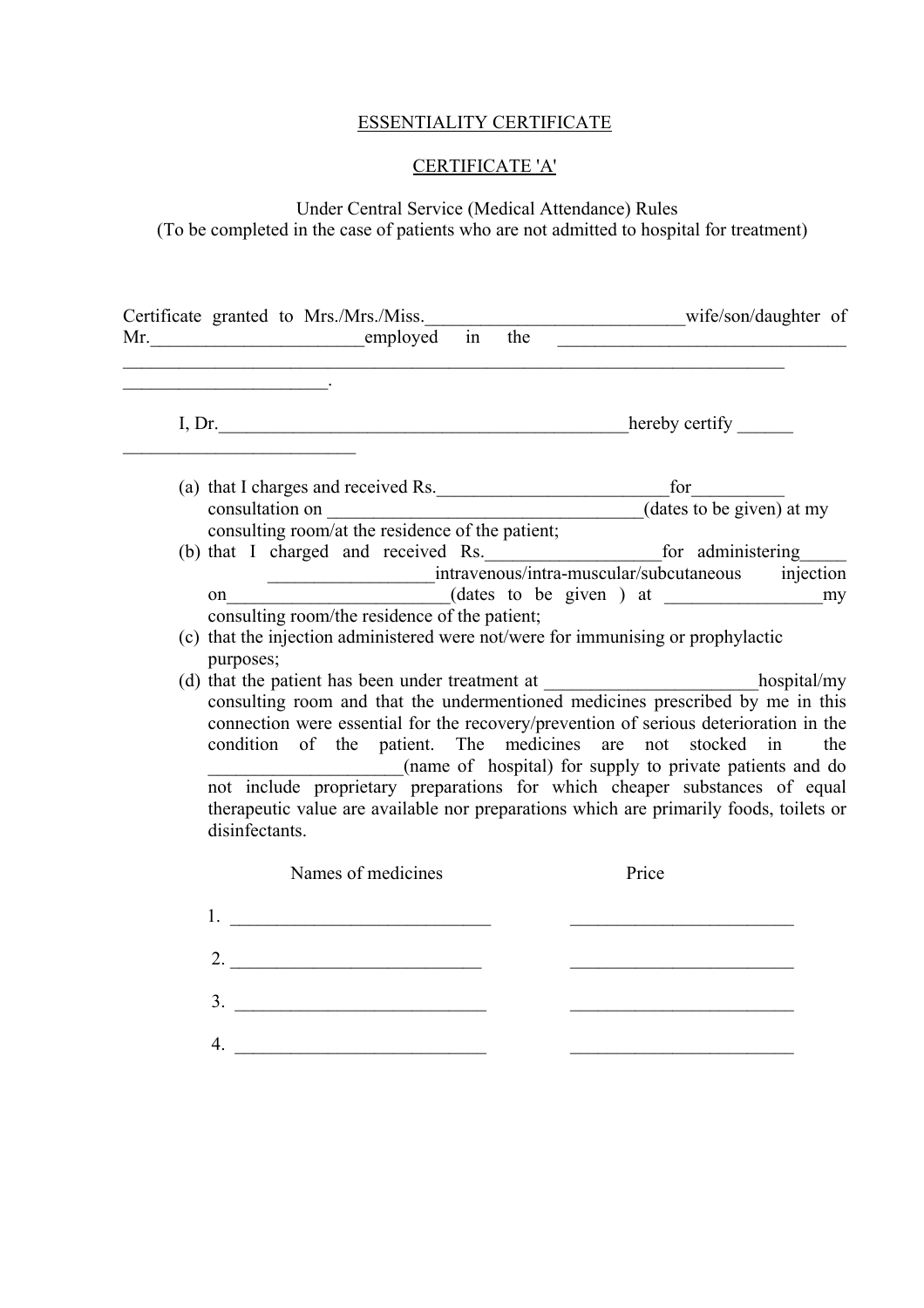- (e) that the patient is/was suffering from\_\_\_\_\_\_\_\_\_\_\_\_\_\_\_\_\_\_\_\_\_\_\_\_\_\_\_\_\_ and is /was under my treatment from  $\overline{a}$   $\overline{b}$   $\overline{c}$   $\overline{d}$   $\overline{d}$   $\overline{d}$   $\overline{d}$   $\overline{d}$   $\overline{d}$   $\overline{d}$   $\overline{d}$   $\overline{d}$   $\overline{d}$   $\overline{d}$   $\overline{d}$   $\overline{d}$   $\overline{d}$   $\overline{d}$   $\overline{d}$   $\overline{d}$   $\overline{d}$   $\overline{d}$
- (f) that the patient is/was not given pre-natal or post-natal treatment ;
- (g) that the X-ray, laboratory test etc., for which an expenditure of Rs. <u>\_\_\_\_\_\_\_\_\_\_\_\_\_\_\_\_\_\_\_\_\_\_\_\_\_\_\_\_</u>\_was incurred was necessary and were undertaken on my advice at\_\_\_\_\_\_\_\_\_\_\_\_\_\_\_\_\_\_\_\_\_\_\_\_\_\_\_\_\_(name of the hospital or laboratory);
- (h) that I referred the patient to Dr. \_\_\_\_\_\_\_\_\_\_\_\_\_\_\_\_\_\_\_\_\_\_\_\_\_for Specialist consultation and that the necessary approval of the \_\_\_\_\_\_\_\_\_\_\_\_\_\_\_\_\_(name of the Chief Administrative Officer of the State) as required under the rules was obtained;
- (i) that the patient did not require/required hospitalisation.

Signature of AMA/Designation of the Medical Officer and Hospital (Dispensary to which attached)

Dated:\_\_\_\_\_\_\_\_\_\_\_\_\_\_\_\_\_\_\_\_\_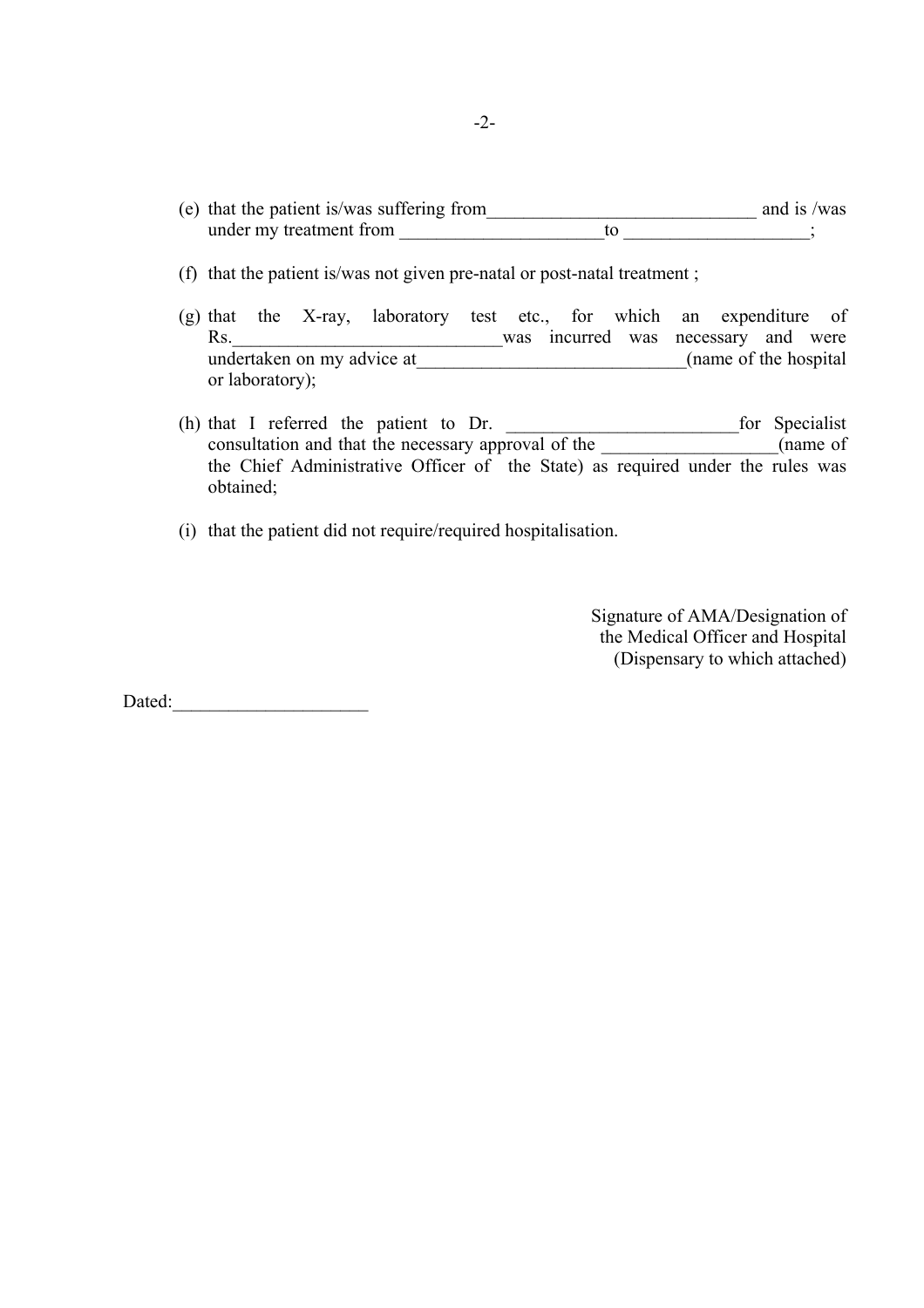#### ESSENTIALITY CERTIFICATE

#### CERTIFICATE 'B'

Under Central Service (Medical Attendance) Rules (To be completed in the case of patients who are admitted to hospital for treatment)

Certificate to granted to to the granted to the set of the set of the set of the set of the set of the set of the set of the set of the set of the set of the set of the set of the set of the set of the set of the set of th Mrs./Mrs./Miss.\_\_\_\_\_\_\_\_\_\_\_\_\_\_\_\_\_\_\_\_\_\_\_\_\_\_\_\_\_\_\_\_\_\_wife/son/daughter of Mr.\_\_\_\_\_\_\_\_\_\_\_\_\_\_\_\_\_\_\_\_\_\_\_employed in the Central Pollution Control Board.

## PART-A

I, Dr.\_\_\_\_\_\_\_\_\_\_\_\_\_\_\_\_\_\_\_\_\_\_\_\_\_\_\_\_\_\_\_\_\_\_\_\_\_\_\_\_\_\_\_\_hereby certify \_\_\_\_\_\_  $\overline{\phantom{a}}$  , which is a set of the set of the set of the set of the set of the set of the set of the set of the set of the set of the set of the set of the set of the set of the set of the set of the set of the set of th

(a) that the patient was admitted to hospital on the advice of

\_\_\_\_\_\_\_\_\_\_\_\_\_\_\_\_\_\_\_\_\_\_\_\_\_(name of the Medical Officer)/on my advice:

(b) that the patient has been under treatment at and that the under mentioned medicines prescribed by me in this connection were essential for the recovery/prevention of serious deterioration in the condition of the patient. The medicines are not stocked in the contract the hospital of the hospital for supply to private patients and do no include proprietary preparations for which cheaper substances of equal therapeutic value are available nor preparation which are primarily foods, toilets or disinfectants:

|    | Names of medicines | Price |  |
|----|--------------------|-------|--|
|    |                    |       |  |
| 2. |                    |       |  |
| 3. |                    |       |  |
|    |                    |       |  |

(c) that the injections administered were/were not for immunizing or prophylactic purposes:

(d) that the patient is/was suffering from \_\_\_\_\_\_\_\_\_\_\_\_\_\_\_\_\_\_\_\_\_and is/was under treatment from \_\_\_\_\_\_\_\_\_\_ to \_\_\_\_\_\_\_\_\_;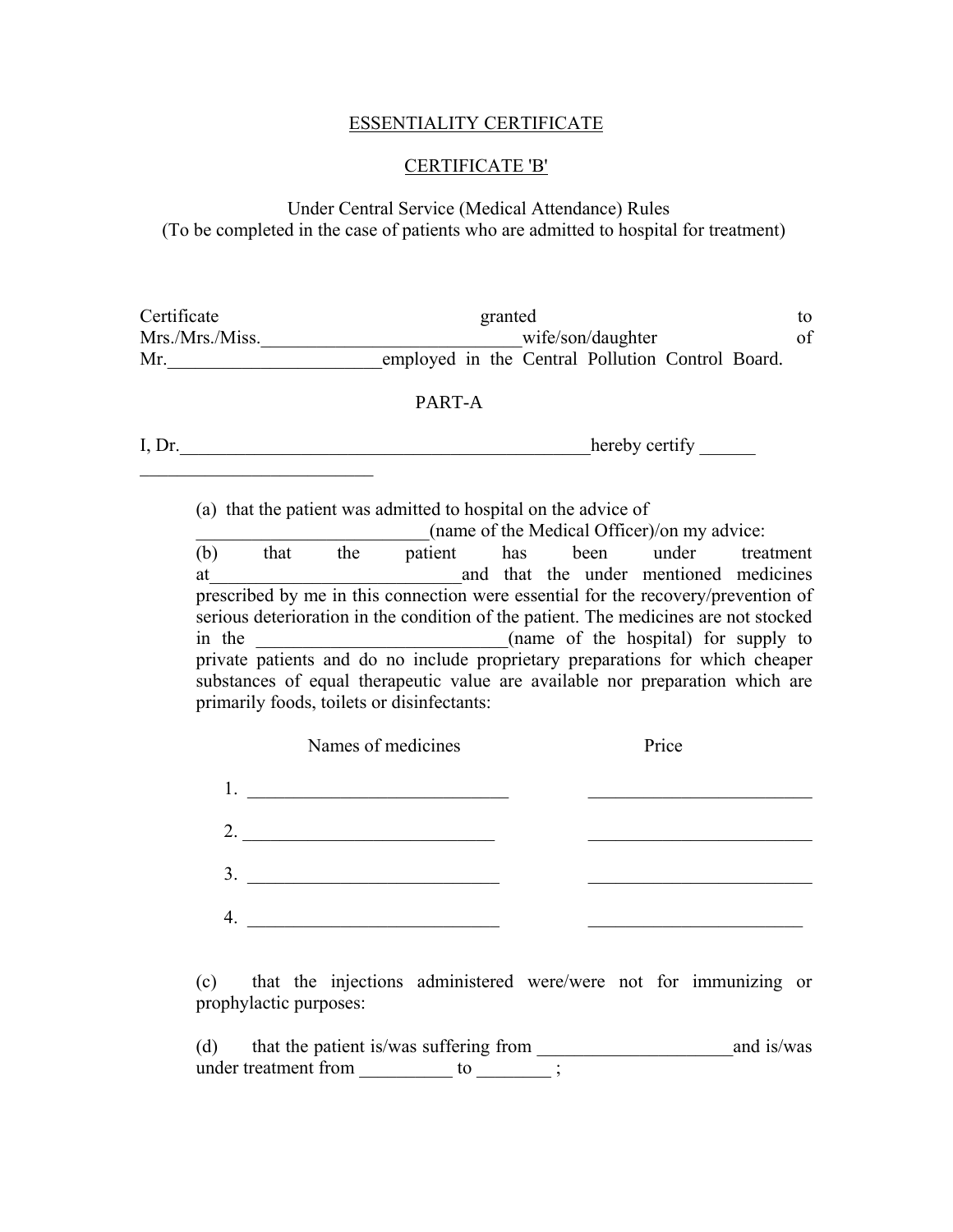(e) that the X-ray, laboratory test etc., for which an expenditure of Rs. Was incurred was necessary and were undertaken on my advice at (name of the hospital or laboratory);

(f) that I called on Dr.\_\_\_\_\_\_\_\_\_\_\_\_\_\_\_\_\_\_for Specialist consultation and that the necessary approval of the the Chief and the Chief and the Chief and the Chief and the Chief and the Chief and the Chief and the Chief and the Chief and the Chief and the Chief and the Chief and the Chief and the C Administrative Medical Officer of the State) as required under the rules, was obtained.

> Signature and Designation of the Medical Officer in charge of the case at the hospital

#### PART-B

 I certify that the patient has been under treatment at the hospital and that the service of the special nurses for which an expenditure of Rs. was incurred, vide bills and receipts attached, were essential for the recovery/prevention of serious deterioration in the condition of the patient.

> Signature and Designation of the Medical Officer in charge of the case at the hospital

#### **COUNTERSIGNED**

 \*I certify that the patient has been under treatment at the \_\_\_\_\_\_\_\_\_\_\_\_\_\_\_\_\_\_\_\_ hospital and that the facilities provided were the minimum which were essential for the patient's treatment.

> Medical Superintendent \_\_\_\_\_\_\_\_\_\_\_\_\_Hospital

Place:

Note:- Certificates not applicable should be struck off. Certificate (d) is compulsory and must be filled in by the Medical Officer in all cases.

 \*The 'minimum facilities certificate' may be signed either by the Medical Superintendent of the Hospital concerned or another Gazetted Medical Officer who has been authorized in this behalf by the Medical Superintendent.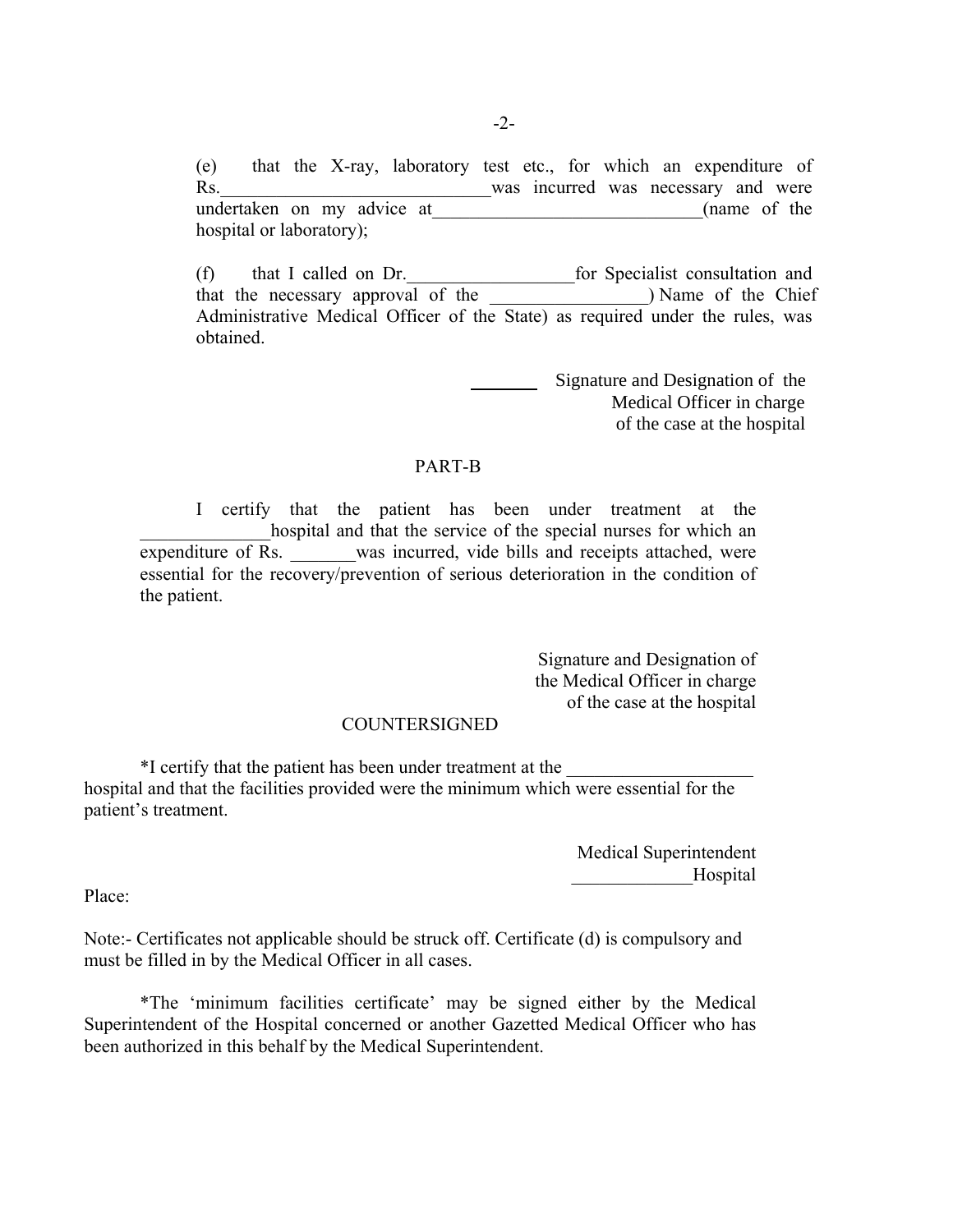जी. ए. आर. - 23 / G.A.R. 23 (नियम 91 देखिए) / (*See* Rule 91)<br>टी. आर. - 27-A / T.R. 27-A (नियम 281-A देखिए) / (*See* Rule 281-A)

चिकित्सा प्रभार प्रतिपूर्ति बिल<br>MEDICAL CHARGES REIMBURSEMENT BILL

 $\sim$ 

 $\hat{\textbf{a}}$ 

 $\cdot$ 

| डी. डी. ओ. कोड / DDO CODE    |  |                                                    |                                |                                  |  | बेंक कोड / BANK CODE |  |             |                        | $\cdot$                                                                                         |  |                               |                                                  |                              |
|------------------------------|--|----------------------------------------------------|--------------------------------|----------------------------------|--|----------------------|--|-------------|------------------------|-------------------------------------------------------------------------------------------------|--|-------------------------------|--------------------------------------------------|------------------------------|
|                              |  |                                                    |                                |                                  |  |                      |  |             |                        |                                                                                                 |  |                               |                                                  |                              |
|                              |  |                                                    |                                |                                  |  |                      |  |             |                        |                                                                                                 |  |                               |                                                  |                              |
|                              |  |                                                    |                                |                                  |  |                      |  |             |                        | ………………………………………………………………… मंत्रालय / विभाग / कार्यालय …………………………………………………………… मास / वर्ष के लिए |  |                               |                                                  |                              |
|                              |  |                                                    |                                |                                  |  |                      |  |             |                        |                                                                                                 |  |                               |                                                  |                              |
|                              |  |                                                    |                                |                                  |  |                      |  |             |                        |                                                                                                 |  |                               |                                                  |                              |
| लेखा शीर्ष / HEAD OF ACCOUNT |  |                                                    |                                |                                  |  |                      |  |             |                        |                                                                                                 |  |                               |                                                  |                              |
| अनुदान<br>GRANT              |  |                                                    |                                | मुे. ले. शी. क्रम<br>M.H. SERIAL |  |                      |  |             | एस. सी. सी. डी<br>SCCD | चिन्ह<br>$SIGN + / -$                                                                           |  |                               | राशि / AMOUNT<br>$\overline{\mathfrak{r}}$ / Rs. | $\hat{\mathbf{q}}$ , $/ P$ . |
|                              |  |                                                    |                                |                                  |  |                      |  |             |                        |                                                                                                 |  |                               |                                                  |                              |
|                              |  |                                                    |                                |                                  |  |                      |  |             |                        |                                                                                                 |  |                               |                                                  |                              |
| क्रम सं.<br>SI. No.          |  | Section of establishment and name of the incumbent | स्थापन अनुभाग और पदधारी का नाम |                                  |  |                      |  | Gross claim | कुल दावा               | अग्रिम की वसूली<br>Recovery of Adv.                                                             |  | शुध्द रकम<br>Net Amt. payable |                                                  | टिप्पणियां<br>Remarks        |
| $\mathbf{1}$                 |  |                                                    |                                | $\mathbf{2}$                     |  |                      |  |             | 3                      | 4                                                                                               |  | 5                             |                                                  | 6                            |
|                              |  |                                                    |                                |                                  |  |                      |  |             |                        |                                                                                                 |  |                               |                                                  |                              |
|                              |  |                                                    |                                |                                  |  |                      |  |             |                        |                                                                                                 |  |                               |                                                  |                              |
|                              |  |                                                    |                                |                                  |  |                      |  |             |                        |                                                                                                 |  |                               |                                                  |                              |
|                              |  |                                                    |                                |                                  |  |                      |  |             |                        |                                                                                                 |  |                               |                                                  |                              |
|                              |  |                                                    |                                |                                  |  |                      |  |             |                        |                                                                                                 |  |                               |                                                  |                              |
|                              |  |                                                    |                                |                                  |  |                      |  |             |                        |                                                                                                 |  |                               |                                                  |                              |
|                              |  |                                                    |                                |                                  |  |                      |  |             |                        |                                                                                                 |  |                               |                                                  |                              |
|                              |  |                                                    |                                |                                  |  |                      |  |             |                        |                                                                                                 |  |                               |                                                  |                              |
|                              |  |                                                    |                                |                                  |  |                      |  |             |                        |                                                                                                 |  |                               |                                                  |                              |
|                              |  |                                                    |                                |                                  |  |                      |  |             |                        |                                                                                                 |  |                               |                                                  |                              |
|                              |  |                                                    |                                |                                  |  |                      |  |             |                        |                                                                                                 |  |                               |                                                  |                              |
|                              |  |                                                    |                                |                                  |  |                      |  |             |                        |                                                                                                 |  |                               |                                                  |                              |
|                              |  |                                                    |                                |                                  |  |                      |  |             |                        |                                                                                                 |  |                               |                                                  |                              |
|                              |  |                                                    |                                |                                  |  |                      |  |             |                        |                                                                                                 |  |                               |                                                  |                              |
|                              |  |                                                    |                                |                                  |  |                      |  |             |                        |                                                                                                 |  |                               |                                                  |                              |
|                              |  |                                                    |                                |                                  |  |                      |  |             |                        |                                                                                                 |  |                               |                                                  |                              |
|                              |  |                                                    |                                |                                  |  |                      |  |             |                        |                                                                                                 |  |                               |                                                  |                              |
|                              |  |                                                    |                                |                                  |  |                      |  |             |                        |                                                                                                 |  |                               |                                                  |                              |
|                              |  |                                                    |                                |                                  |  |                      |  |             |                        |                                                                                                 |  |                               |                                                  |                              |
|                              |  |                                                    |                                |                                  |  |                      |  |             |                        |                                                                                                 |  |                               |                                                  |                              |
|                              |  |                                                    |                                |                                  |  |                      |  |             |                        |                                                                                                 |  |                               |                                                  |                              |
|                              |  |                                                    |                                |                                  |  |                      |  |             |                        |                                                                                                 |  |                               |                                                  |                              |
|                              |  |                                                    |                                |                                  |  |                      |  |             |                        |                                                                                                 |  |                               |                                                  |                              |
|                              |  |                                                    |                                |                                  |  |                      |  |             |                        |                                                                                                 |  |                               |                                                  |                              |
|                              |  |                                                    |                                |                                  |  |                      |  |             |                        |                                                                                                 |  |                               |                                                  |                              |
|                              |  |                                                    |                                |                                  |  |                      |  |             |                        |                                                                                                 |  |                               |                                                  |                              |
|                              |  |                                                    |                                |                                  |  |                      |  |             |                        |                                                                                                 |  |                               |                                                  |                              |
|                              |  |                                                    |                                |                                  |  |                      |  |             |                        |                                                                                                 |  |                               |                                                  |                              |